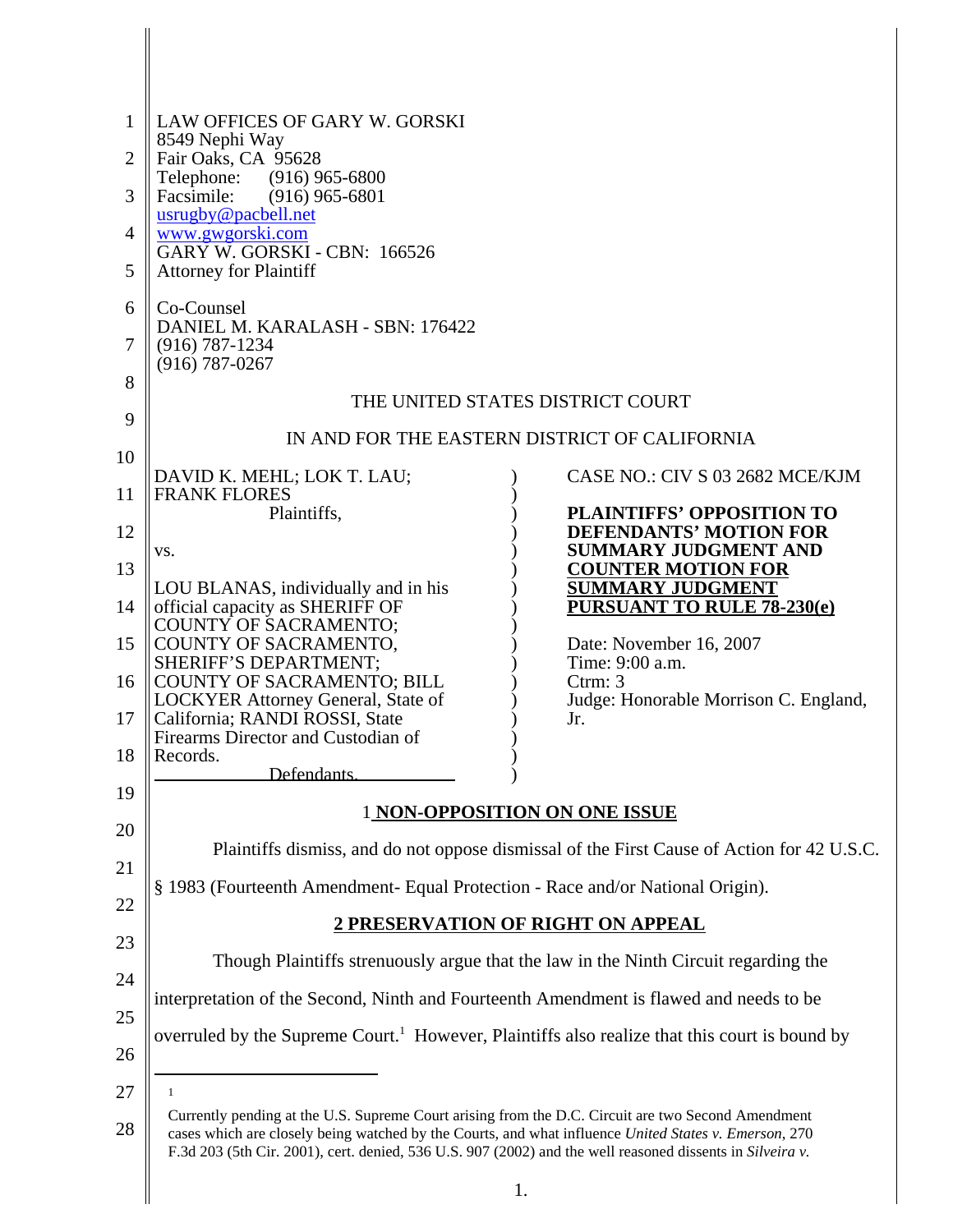| $\mathbf{1}$   | Ninth Circuit precedent until such time that the Supreme Court decides to accept a                                                                                                  |
|----------------|-------------------------------------------------------------------------------------------------------------------------------------------------------------------------------------|
| $\overline{2}$ | Second/Ninth/Fourteenth Amendment case; therefore, as to the Fourth, Fifth, and Sixth Causes                                                                                        |
| 3              | of Action that pertain to Second and Ninth Amendment Jurisprudence, Plaintiffs raised those                                                                                         |
| $\overline{4}$ | actions for preservation for appeal, but argues than the law regarding the Privileges and                                                                                           |
| 5              | Immunities Clause is unsettled, and argument is presented below on that point. Plaintiffs argue                                                                                     |
| 6              | that they have a personal and individual right to keep and bear arms under the Second, Ninth and                                                                                    |
| $\tau$         | Fourteenth Amendments, including the Privileges or Immunities clause of the Fourteenth                                                                                              |
| 8              | Amendment of the United States Constitution. Plaintiffs further argue that their case is to be                                                                                      |
| 9              | judged under strict scrutiny standards, including the CCW policies employed and the CCW                                                                                             |
| 10             | statute itself.                                                                                                                                                                     |
| 11             | <b>3. COUNTER MOTION</b>                                                                                                                                                            |
| 12             | In addition, Plaintiffs bring a <b>COUNTER MOTION PURSUANT TO RULE 78-230(e)</b>                                                                                                    |
| 13             | FOR JUDGMENT ON THE PLEADINGS AS A MATTER OF LAW on the Second Cause                                                                                                                |
| 14             | of Action in line with the holding in Silveira v. Lockyer, 312 F.3d 1052 (9th Cir.)(Reinhardt, J),                                                                                  |
| 15             | rehearing en banc denied, 328 F.3d 567 (9th Cir. 2003)(six dissents). Both Penal Code Sections                                                                                      |
| 16             | 12027, 12031(b), 12050-12054 and Defendants' "prima facie" good cause standard for CCW                                                                                              |
| 17             | issuance are unconstitutional in that this CCW issuance scheme specifically exempts retired law                                                                                     |
| 18             | enforcement personnel from those provisions and burdens which are held applicable to common                                                                                         |
| 19             | good citizens, including Plaintiffs. The holding in Silveira v. Lockyer, 312 F.3d 1052 (9th                                                                                         |
| 20             | Cir.)(Reinhardt, J), rehearing en banc denied, 328 F.3d 567 (9th Cir. 2003)(six dissents)                                                                                           |
| 21             | mandates that these statutory and policy provisions be struck down under the Fourteenth                                                                                             |
| 22             | Amendments Equal Protection clause, which was used to strike down an identical exemption in                                                                                         |
| 23             | the State's Semi-Automatic Rifle's statute. Similarly, Penal Code 12050 is unconstitutional                                                                                         |
| 24             | which makes exceptions in the statutory scheme for state and federal court judges as well.                                                                                          |
| 25             | Since moving Defendants are proper parties to be sued for an unconstitutional firearm                                                                                               |
| 26             |                                                                                                                                                                                     |
| 27             | Lockyer, 328 F.3d 567 (9th Cir. 2003) and Nordyke v. King, 364 F.3d 1025 (9th 2004) will have on those<br>A very informative research cite on Second Amendment issues is located at |

<sup>28</sup> cases. A very informative research cite on Second Amendment issues is located **at http://www1.law.ucla.edu/~volokh/2amteach/sources.htm#TOC9** which is the website for Prof. Eugene Volokh, UCLA School of Law.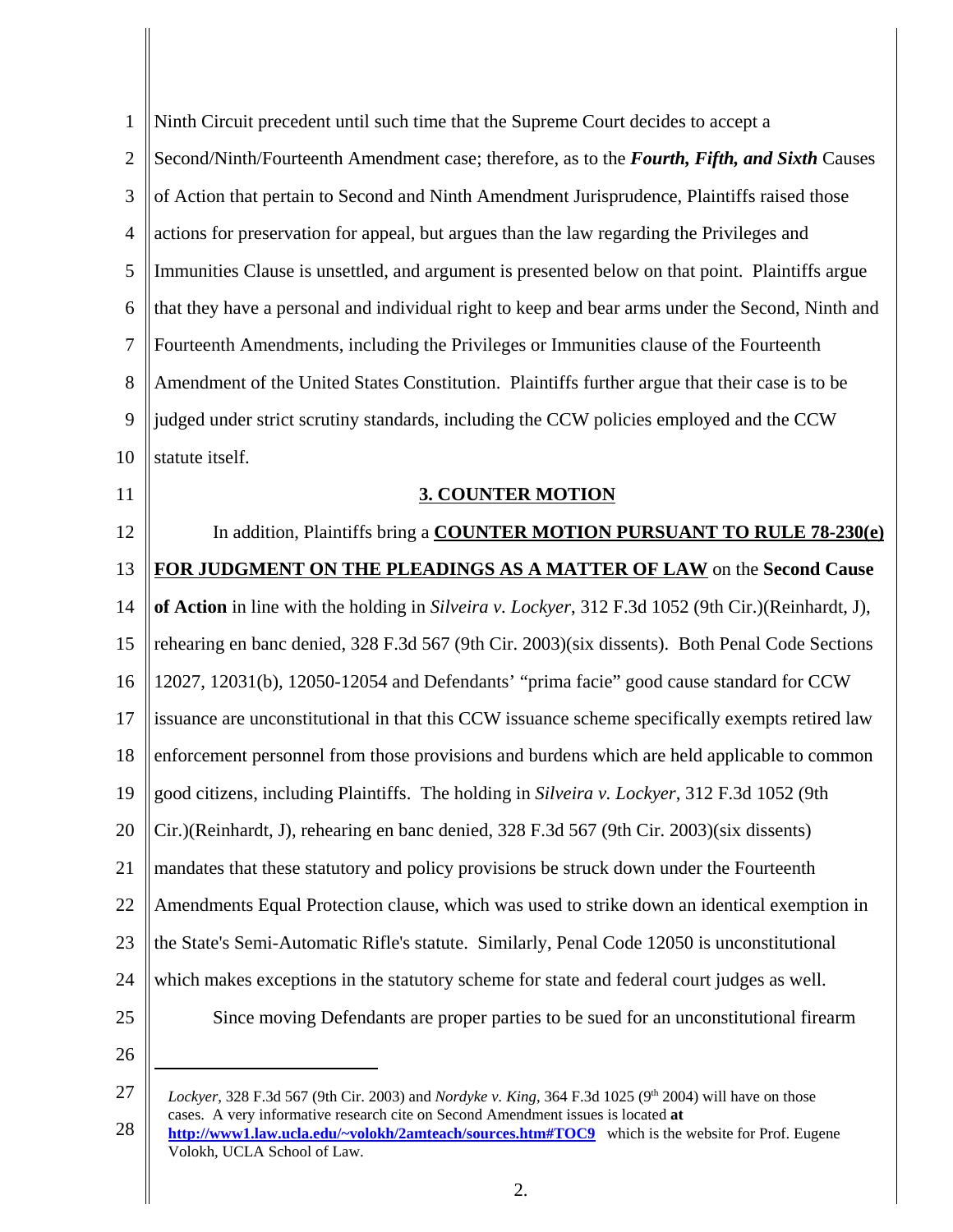1 statute, Plaintiffs counter motion must be granted.

23

24

25

 $\mathcal{L}$ 3 4 5 6 7 8  $\mathbf Q$ 10 11 12 13 14 15 16 17 18 19 20 21 22 A similar exemption for retired peace officers was struck down in *Silveira v. Lockyer*, 312 F.3d 1052 (9th Cir.)(Reinhardt, J), rehearing en banc denied, 328 F.3d 567 (9th Cir. 2003)(six dissents). Penal Code Sections 12027, 12031(b), 12050-12054 are unconstitutional in that this statutory scheme specifically exempts retired law enforcement personnel from those provisions and burdens which are held applicable to common good citizens, including Plaintiffs. The holding in Silveira v. Lockyer, 312 F.3d 1052 (9th Cir.)(Reinhardt, J), rehearing en banc denied, 328 F.3d 567 (9th Cir. 2003)(six dissents) mandates that this statutory provision be struck down under the Fourteenth Amendments Equal Protection clause, which was used to strike down an identical exemption in the State's Semi-Automatic Rifle's statute. Similarly, Penal Code 12050 is unconstitutional which makes exceptions in the statutory scheme for state and federal court judges as well. Plaintiffs can discern no legitimate state interest in permitting retired peace officers and judges to possess and use for their personal pleasure concealed handguns. "Rather, the retired officers exception arbitrarily and unreasonably affords a privilege to one group of individuals that is denied to others, including plaintiffs." See *Silveira*. Furthermore, the so-called "good cause" standard for Plaintiffs and other average citizens is addressed by the CCW application itself in the form of "investigator's interview notes", but information for the "prima facie" good cause standard for retired peace officers is not addressed in the application itself – even though the statute requires such. However, there is a block which separates judges from other members of the Bar and Plaintiffs.

## **4. OPPOSITION**

**THERE IS TRIABLE ISSUE OF FACT AS TO THE SECOND AND THIRD CAUSE OF ACTION (2) 42 U.S.C. § 1983 (Fourteenth Amendment - Equal Protection - preferential treatment, including unconstitutional CCW statute and County policies on their face). (3) 42 U.S.C. § 1983 (First and Fourteenth Amendment- Political Association/Speech)** 

26 27 28 In, *Village of Willowbrook v. Olech*, (2000) 120 S.Ct. 1073, 145 L.Ed.2d 1060, the United States Supreme Court unanimously held that denial of Equal Protection may occur in ''class of one'' situation where there was no rational basis for intentionally different treatment, which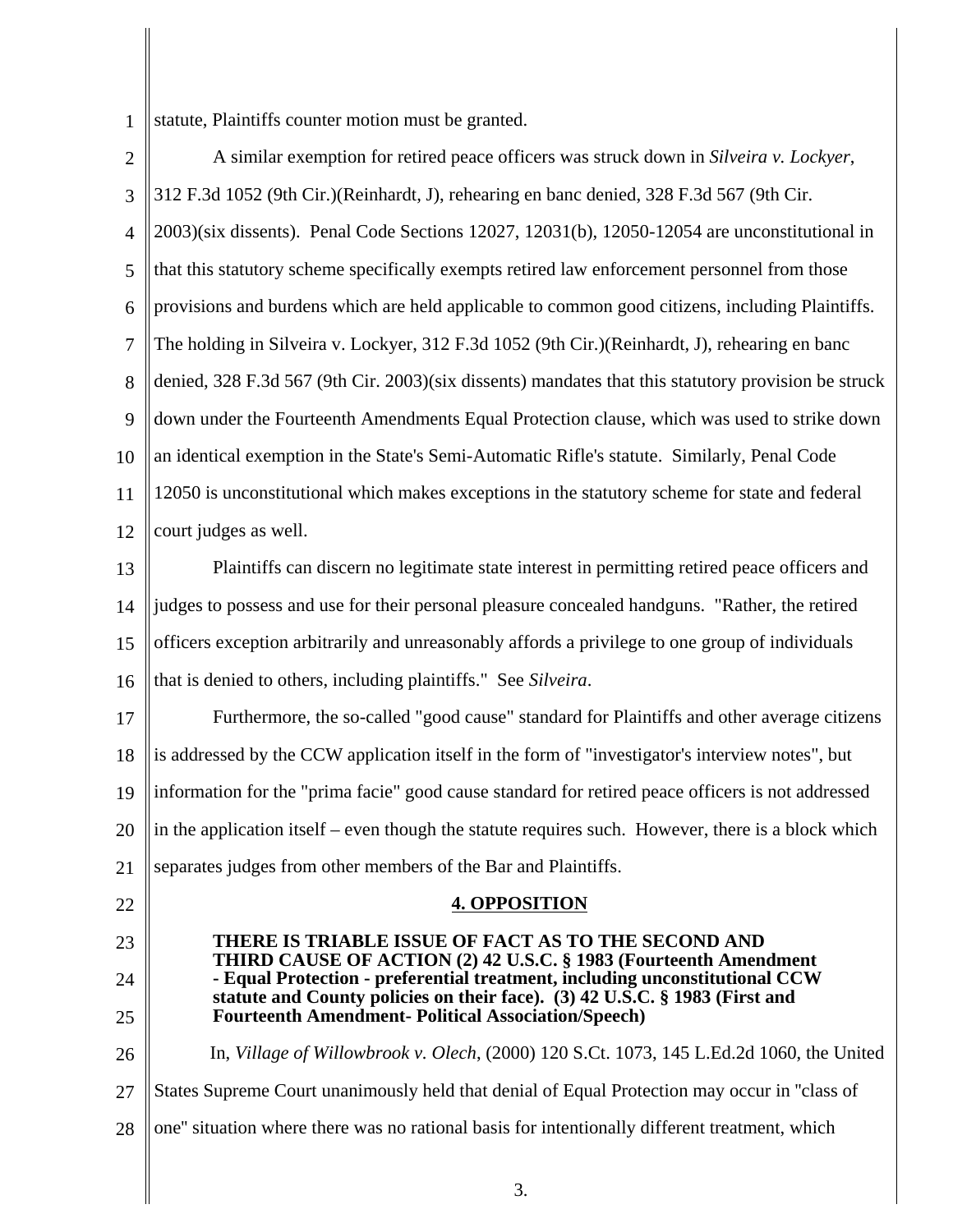1 resulted in arbitrariness and capriciousness.

 $\mathcal{L}$ 3 4 5 6 Although the Ninth Circuit held that there was no liberty or property right to a gun permit, if permit standards constitute a denial of equal protection, a cause of action under was stated. *Guillory v. County of Orange*, 731 F.2d 1379 (9th Cir. 1984). In *CBS v. Block* (1986) 42 Cal.3d 646, the "good cause data" is critical for the proper sorting out of equal protection violations.

7 8 9 10 11 A concealed weapons licensing program that is administered arbitrarily so as to unjustly discriminate between similarly situated people may deny equal protection. *Guillory v. County of Orange,* 731 F.2d 1379, 1383 (9th Cir.1984); see also, *Silveira,* Supra. Even the rational-basis test will not sustain government conduct that is malicious, irrational or plainly arbitrary. *Wedges / Ledges of California, Inc. v. City of Phoenix*, 24 F.3d 56, 67 (9th Cir.1994).

12 13 14 15 16 To sustain their burden, plaintiffs need only submit facts that others similarly situated generally have not been treated in a like manner; and second, that the denials of concealed weapons licenses to them were based on impermissible grounds. See *Kuzinich v. County of Santa Clara*, 689 F.2d 1345, 1349 (9th Cir.1983) (applying this test to a claim of "selective prosecution" in zoning- decision context).

17 18 19 20 21 Section 7 of the CCW application requests the "Details of Reason for Applicant desiring a CCW License". The reasons for an applicant desiring a CCW are known as the "good cause data" as to whether a CCW should be granted. The "good cause data" is known to be critical to sorting out equal protection violations (see *CBS vs. Block* (1986) 42 Cal.3d 646, 230 Cal. Rptr. 362).

22 23 24 Honorably Retired Peace officers are given preferential treatment in that they are entitled to a presumption of "good cause" for issuance, and it shows that they receive them automatically. This discriminatory impact of this exemption is reflected in how Plaintiff Mehl was treated.

25

## A. **The so-called "Good Cause" criteria.**

26 27 28 As Lt. Twomey (Ret.) states in his declaration, after reviewing thousands of pages of documents, including approved and denied CCW applications, and as comparison between Plaintiffs' Exhibits "D, E, F, and P" demonstrate, there is no continuity as to who is approved a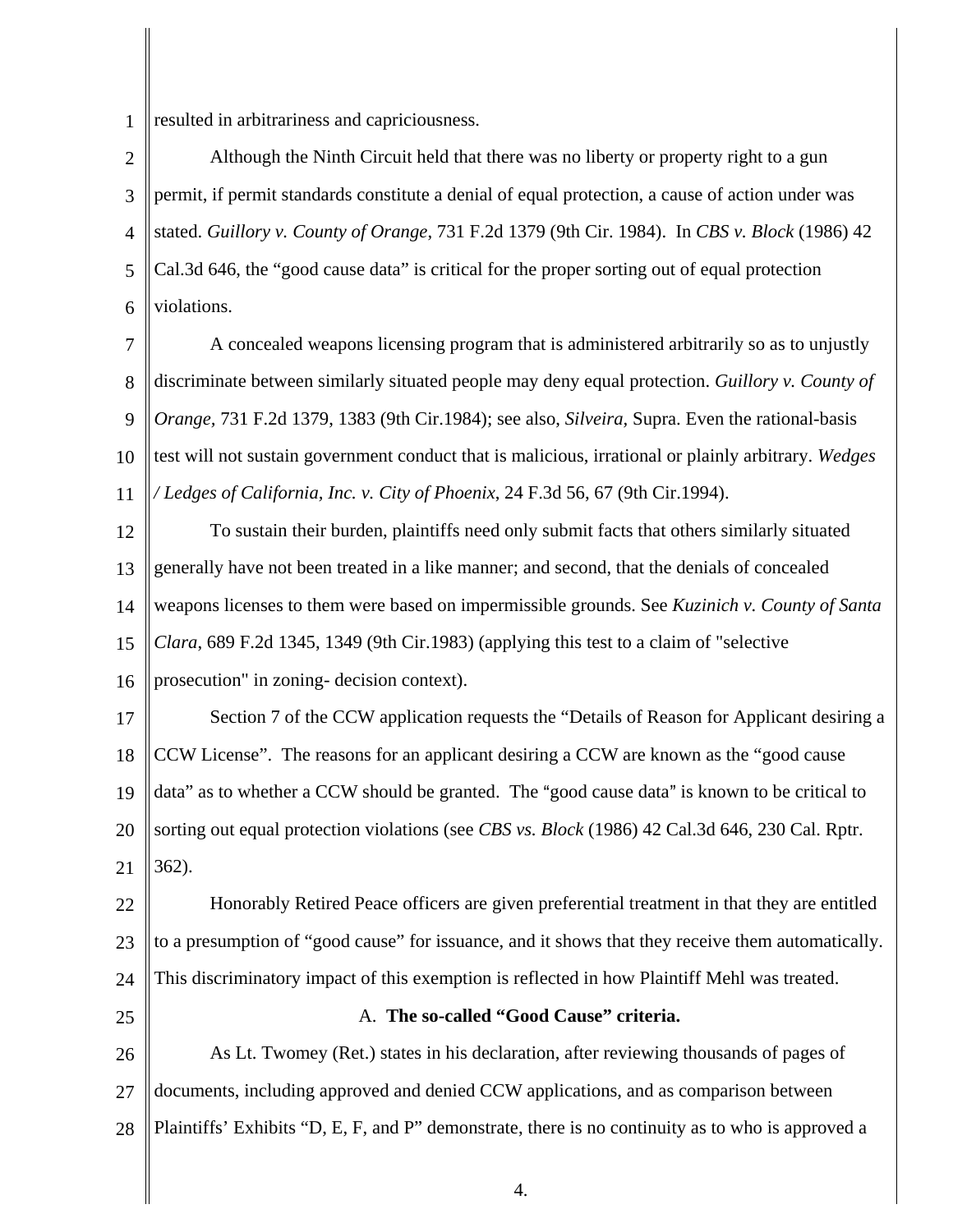| $\mathbf{1}$   | CCW and those denied. However, when compared with campaign contribution records (Exhibit                                                                                   |
|----------------|----------------------------------------------------------------------------------------------------------------------------------------------------------------------------|
| $\overline{2}$ | O), the results are clear – the more money one gives, the greater the chance of obtaining a CCW.                                                                           |
| 3              | And, if you just happen to own a house with the Sheriff, Defendant Blanas will accept an oral                                                                              |
| $\overline{4}$ | application and bypass the normal protocols for issuance. See Additional Material Facts Nos. 1                                                                             |
| 5              | through 127.                                                                                                                                                               |
| 6              | With regard to Mr. Lau, Defendants throw him under the bus. However, his rejection                                                                                         |
| 7              | letter states clearly that a CCW was not issued because he did not show that his life was                                                                                  |
| 8              | threatened, not because he was nervous, had employment issues with the FBI, or that he was on                                                                              |
| 9              | disability - non of those reasons were conveyed in his rejection letter nor are they a prohibition                                                                         |
| 10             | on firearm ownership or possession of a CCW.                                                                                                                               |
| 11             | Mr. Mehl was not even contacted on both his applications, though Mr. Gerber can just                                                                                       |
| 12             | ask Defendant Blanas for a CCW.                                                                                                                                            |
| 13             | There is no dispute that those with access and money easily obtain CCWs.                                                                                                   |
| 14             | FIFTH CAUSE OF ACTION<br>42 U.S.C. § 1983 (14th Amendment Privileges and Immunities)                                                                                       |
| 15             | Senator Howard, who introduced the Fourteenth Amendment for passage in the Senate,                                                                                         |
| 16             | stated:                                                                                                                                                                    |
| 17             | "Such is the character of the privileges and immunities spoken of in the second                                                                                            |
| 18             | section of the fourth article of the Constitution [the Senator had just read from the<br>old opinion of Corfield v. Coryell, 6 Fed. Cas. 546 (No. 3,230) (E. D. Pa. 1825), |
| 19             | also cited in n14 of Saenz v. Roe, 526 U.S. 489]. To these privileges and<br>immunities, whatever they may be - for they are not and cannot be fully defined               |
| 20             | in their entire extent and precise nature - to these should be added the personal<br>rights guarantied and secured by the first eight amendments of the Constitution;      |
| 21             | such as the freedom of speech and of the press; the right of the people peaceably<br>to assemble and petition the Government for a redress of grievances, a right          |
| 22             | appertaining to each and all the people; the right to keep and to bear arms; the<br>right to be exempted from the quartering of soldiers in a house without the            |
| 23             | consent of the owner; the right to be exempt from unreasonable searches and<br>seizures, and from any search or seizure except by virtue of a warrant issued upon          |
| 24             | a formal oath or affidavit; the right of an accused person to be informed of the<br>nature of the accusation against him, and his right to be tried by an impartial jury   |
| 25             | of the vicinage; and also the right to be secure against excessive bail and against<br>cruel and unusual punishments.                                                      |
| 26             | "Now, sir, here is a mass of privileges, immunities, and rights, some of them                                                                                              |
| 27             | secured by the second section of the fourth article of the Constitution, which I<br>have recited, some by the first eight amendments of the Constitution; and it is a      |
| 28             | fact well worthy of attention that the course of decision of our courts and the<br>present settled doctrine is, that all these immunities, privileges, rights, thus        |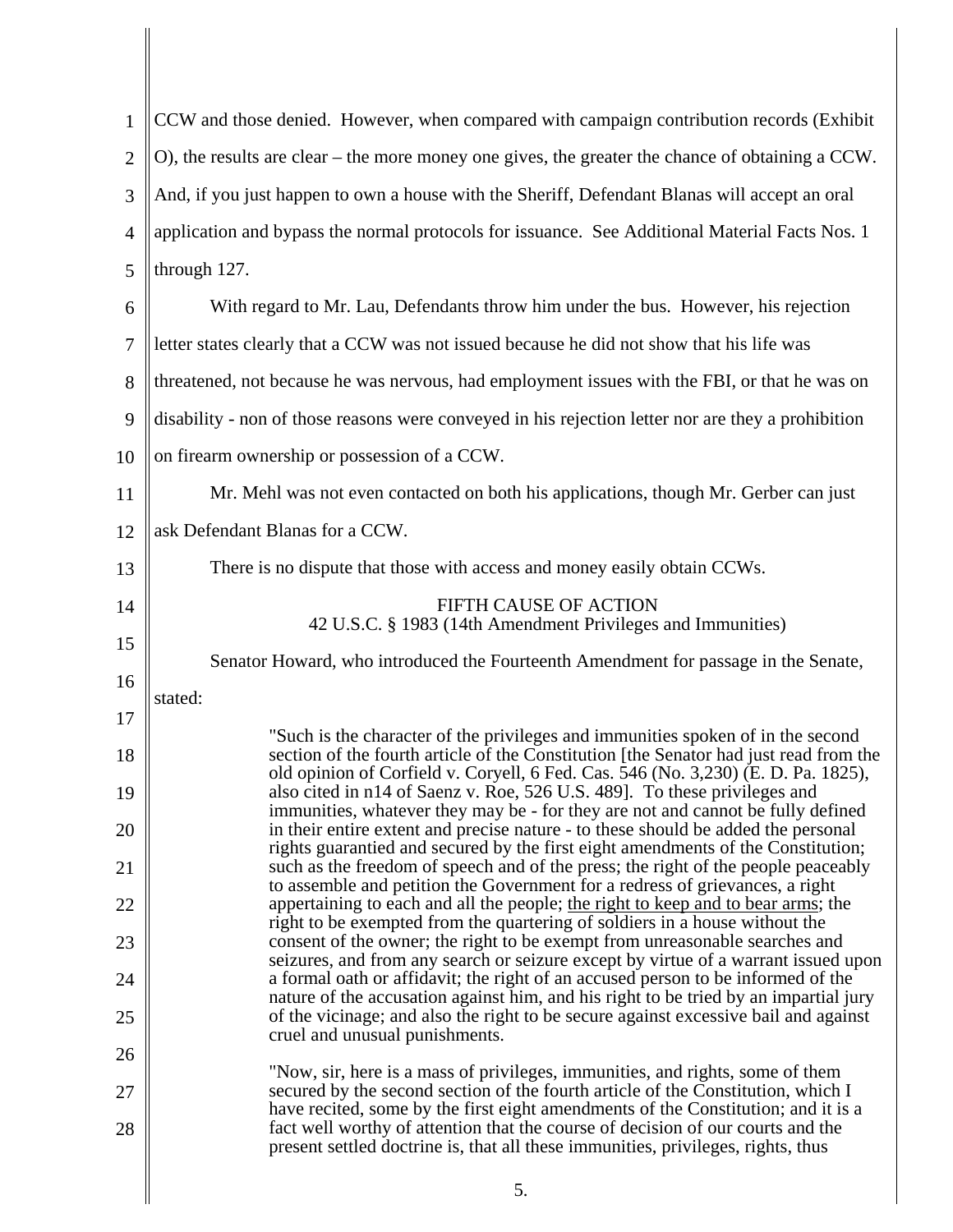| $\mathbf{1}$   | guarantied by the Constitution or recognized by it, are secured to the citizens                                                                                                                               |  |  |
|----------------|---------------------------------------------------------------------------------------------------------------------------------------------------------------------------------------------------------------|--|--|
| $\overline{2}$ | solely as a citizen of the United States and as a party in their courts. They do not<br>operate in the slightest degree as a restraint or prohibition upon State legislation                                  |  |  |
| 3              | " The great object of the first section of this amendment is, therefore, to                                                                                                                                   |  |  |
| 4<br>5         | restrain the power of the States and compel them at all times to respect these great<br>fundamental guarantees."                                                                                              |  |  |
|                | Cong. Globe, 39th Cong., 1st Sess., 2765-2766 (1866).                                                                                                                                                         |  |  |
| 6<br>7         | The Ninth Circuit acknowledged in Silveira that :                                                                                                                                                             |  |  |
| 8              | Fresno Rifle itself relied on United States v. Cruikshank, 92 U.S.<br>542, 23 L. Ed. 588 (1876), and <i>Presser v. Illinois</i> , 116 U.S. 252,                                                               |  |  |
| 9              | 29 L. Ed. 615, 6 S. Ct. 580 (1886), decided before the Supreme<br>Court held that the Bill of Rights is incorporated by the Fourteenth                                                                        |  |  |
| 10             | Amendment's Due Process Clause. Following the now-rejected<br>Barron v. Baltimore, 32 U.S. (7 Pet.) 243, 8 L. Ed. 672 (1833)<br>(holding that the Bill of Rights did not apply to the states),                |  |  |
| 11             | Cruikshank and Presser found that the Second Amendment<br>restricted the activities of the federal government, but not those of                                                                               |  |  |
| 12             | the states. One point about which we are in agreement with the<br>Fifth Circuit is that <i>Cruikshank</i> and <i>Presser</i> rest on a principle that                                                         |  |  |
| 13<br>14       | is now thoroughly discredited. See <i>Emerson</i> , 270 F.3d at 221 n.13.<br>Because we decide this case on the threshold issue of standing,<br>however, we need not consider the question whether the Second |  |  |
| 15             | Amendment presently enjoins any action on the part of the states.                                                                                                                                             |  |  |
| 16             | This is important because all Ninth Circuit Second Amendment decisions have been                                                                                                                              |  |  |
| 17             | approached through 1) and interpretation of the Second Amendment and whether it confers an                                                                                                                    |  |  |
| 18             | individual or state right, and 2) whether it is incorporated through the Due Process Clause of the                                                                                                            |  |  |
| 19             | Fourteenth. The Fifth Cause of Action does not seek to define the Second Amendment; rather, it                                                                                                                |  |  |
|                | seeks to define the outer parameter of the Privileges and Immunities Clause of the Fourteenth                                                                                                                 |  |  |
| 20             | Amendment, which has not been addressed in Defendants brief nor by any decision within this                                                                                                                   |  |  |
| 21             | Circuit.                                                                                                                                                                                                      |  |  |
| 22             | Pockets of bias against firearms are not unlike the all too frequent prejudice toward                                                                                                                         |  |  |
| 23             | persons of color, women and sometimes men as a class, quirky religions, access to birth control,                                                                                                              |  |  |
| 24             | homosexual persons, and the next prejudice de jour. Broad bias typically persists because of                                                                                                                  |  |  |
| 25             | misinformation and insufficient thoughtful study. The Bill of Rights and this Court are the                                                                                                                   |  |  |
| 26             | citizens' protection from such bias. See Sandra Day O'Connor, The Majesty of the Law 59 (N.Y.:                                                                                                                |  |  |
| 27             | Random House 2003).                                                                                                                                                                                           |  |  |
| 28             | Brown v. Board, 347 U.S. 483 (1954) took pains to be unanimous and to overrule <i>Plessy</i>                                                                                                                  |  |  |
|                | 6.                                                                                                                                                                                                            |  |  |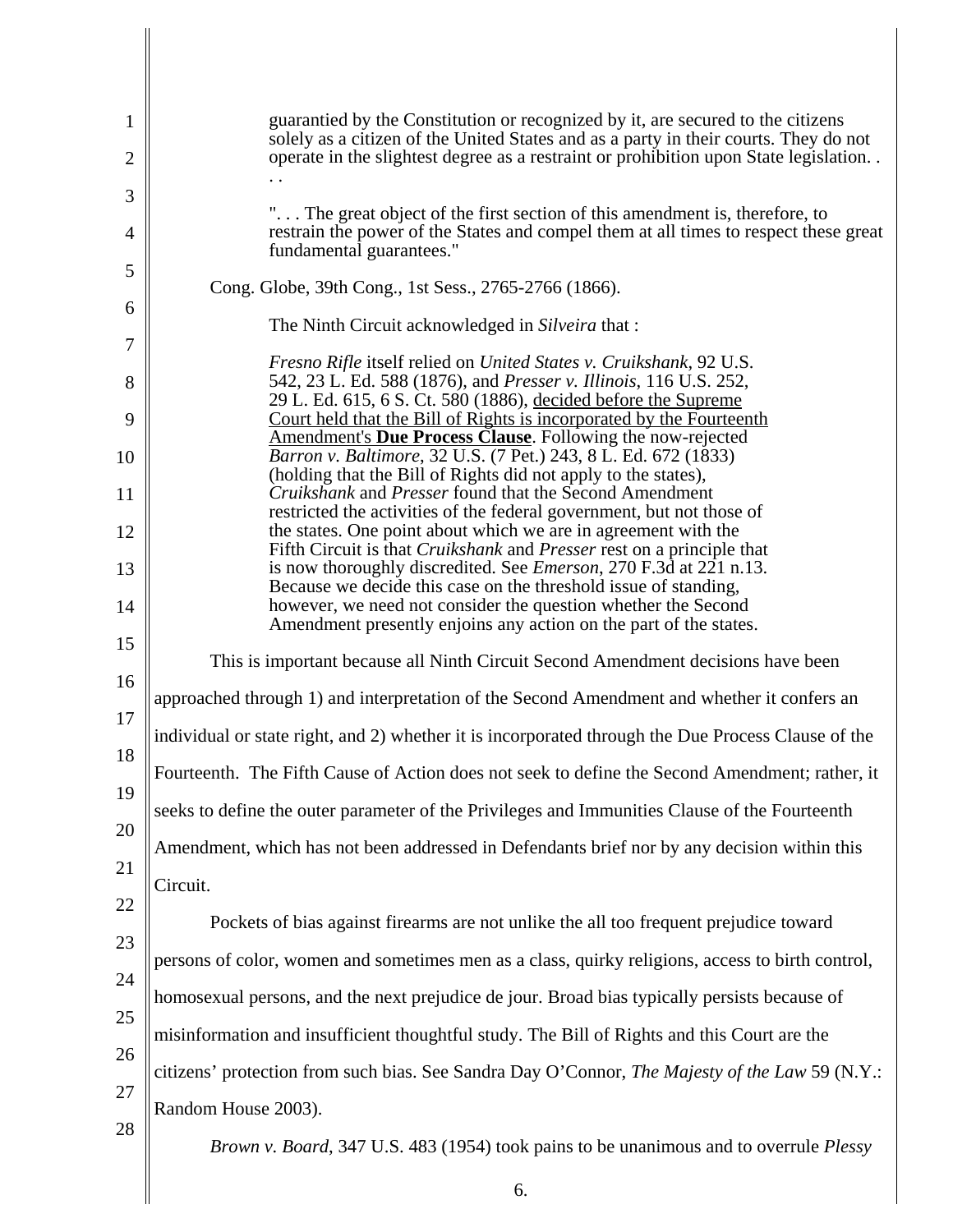1  $\mathcal{D}_{\mathcal{L}}$ 3 4 *v. Ferguson*, 163 U.S. 537 (1896) after many hours of argument and reargument. The Court struggled with the issues leading up to *Brown* for what today seems to have been a very long time. See Del Dickson ed., *The Supreme Court in Conference* 635-671 (1940-1985)(N.Y.: Oxford 2001).

5 6 7 8 9 10 11 *Bradwell v. The State*, 83 U.S. 130 (1873) is now seen as a curiosity of condescending patriarchy. It follows the *Slaughter-House Cases*, 83 U.S. 36 (1873) that have been roundly criticized, but not yet finally put to rest, but the tide has changed recently. Categorical discrimination against women was not remedied by the Fourteenth Amendment. The government endorsed the irrational bias of sex discrimination even in the very hour when it was abolishing slavery and empowering freed-men-only to vote. Millions of qualified women were denied the right to vote from 1868 to 1920, and before.

After *Slaughter-House* and *Cruikshank*, the Congress was powerless to correct those judicial transgressions. The Court allowed Reconstruction to fail and abandoned the freedmen to an unkind fate. The Court from 1873 into the next century, perpetuated the same errors, often

12

13

14

15 over the lone dissent of the first Justice Harlan, and sometimes Justice Field.

16 17 18 19 20 21 The progression of decisions following the narrow *Slaughter-House* mode included *Presser v. Illinois*, 116 U.S. 252 (1886)(Woods, J), holding that the First and Second Amendments did not inhibit state action infringing the rights to assemble and to keep and bear arms without a discretionary permit from the Governor. *Presser* remains on the books. Lower State and federal courts follow *Presser* sporadically, but often decline to do so, or even apologize.

22 23 24 25 26 27 28 The right to keep and bear arms should further be considered a privilege or immunity protected by Section 1 of the Fourteenth Amendment. The right is express throughout the history of the Fourteenth. It is of stature similar to the travel right upheld in *Saenz v. Roe*, 526 U.S. 489 (1999), and earlier in *Doe v. Bolton*, 410 U.S. 179 (1973). See also *Mapp v. Ohio*, 367 U.S. 643, 655 (1961)(applying the exclusionary rule to the States because "without that rule the freedom from state invasions of privacy would be so ephemeral . . . as [citation omitted] not to merit this Court's high regard as a freedom `implicit in the concept of ordered liberty'")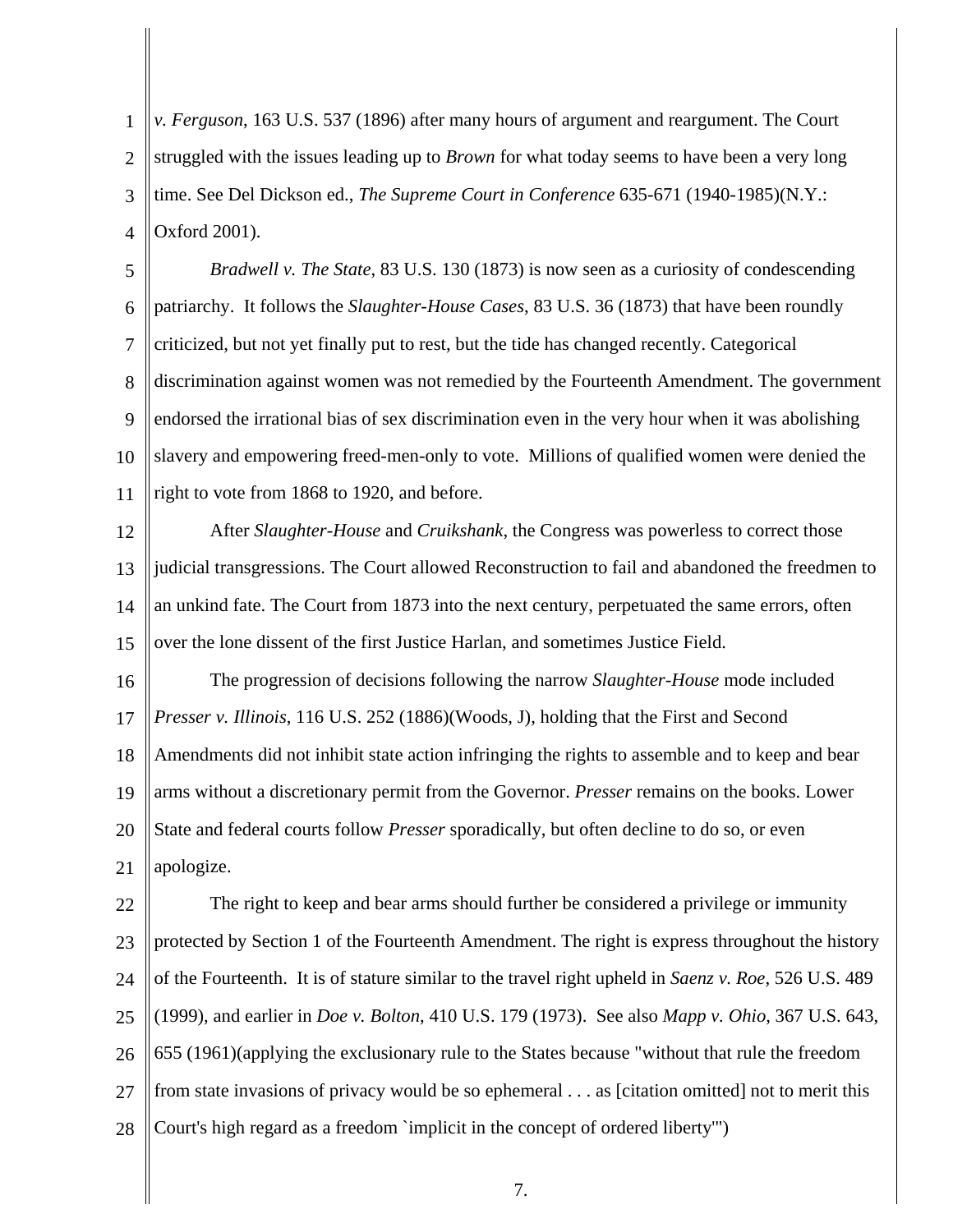| $\mathbf{1}$   | Though Mapp Court applied the Due Process Clause, the Supreme Court has always held                                                       |  |  |
|----------------|-------------------------------------------------------------------------------------------------------------------------------------------|--|--|
| $\overline{2}$ | that "the full scope of the liberty guaranteed by the Due Process Clause is not a series of                                               |  |  |
| 3              | isolated points It is a rational continuum which, broadly speaking, includes a freedom from                                               |  |  |
| $\overline{4}$ | all substantial arbitrary impositions and purposeless restraints. " Poe v. Ullman, 367 U.S. 497,                                          |  |  |
| 5              | 543 (1961) (dissenting opinion). It is worthwhile to emphasize that the Fourth Amendment itself                                           |  |  |
| 6              | does not apply to state actors. It is only because the Court has held that the privacy rights                                             |  |  |
| $\overline{7}$ | protected against federal invasion by that Amendment are implicit in the concept of ordered                                               |  |  |
| 8              | liberty protected by the Due Process Clause of the Fourteenth Amendment that the Fourth                                                   |  |  |
| 9              | Amendment has any relevance in this case. Strictly speaking, Defendants argument is based                                                 |  |  |
| 10             | entirely and exclusively on the Fourteenth Amendment's Due Process Clause.                                                                |  |  |
| 11             | Fundamentally important is the wording of the Fourteenth Amendment in relation to "due"                                                   |  |  |
| 12             | process" and "privileges or immunities." Section One reads in part: "No State shall make or                                               |  |  |
| 13             | enforce any law which shall abridge the privileges or immunities of citizens of the United States;                                        |  |  |
| 14             | nor shall any State deprive any person of life, liberty, or property, without due process of law;                                         |  |  |
| 15             | nor deny to any person within its jurisdiction the equal protection of the laws."                                                         |  |  |
| 16             | This is a continuum of broadly enumerated rights by the mere fact that semicolons were                                                    |  |  |
| 17             | used, and not periods, and this continuum of rights is consistent with the Supreme Court's                                                |  |  |
| 18             | jurisprudence on matters of fundamental liberty.                                                                                          |  |  |
| 19             |                                                                                                                                           |  |  |
| 20             | "Due process [just like privileges or immunities] has not been<br>reduced to any formula; its content cannot be determined by             |  |  |
| 21             | reference to any code. The best that can be said is that through the<br>course of this Court's decisions it has represented the balance   |  |  |
| 22             | which our Nation, built upon postulates of respect for the liberty<br>of the individual, has struck between that liberty and the demands  |  |  |
| 23             | of organized society. If the supplying of content to this<br>Constitutional concept has of necessity been a rational process, it          |  |  |
| 24             | certainly has not been one where judges have felt free to roam<br>where unguided speculation might take them. The balance of              |  |  |
| 25             | which I speak is the balance struck by this country, having regard<br>to what history teaches are the traditions from which it developed  |  |  |
| 26             | as well as the traditions from which it broke. That tradition is a<br>living thing. A decision of this Court which radically departs from |  |  |
| 27             | it could not long survive, while a decision which builds on what<br>has survived is likely to be sound.                                   |  |  |
| 28             | No formula could serve as a substitute, in this area, for judgment<br>and restraint. " [T] he full scope of the liberty guaranteed by the |  |  |
|                | 8.                                                                                                                                        |  |  |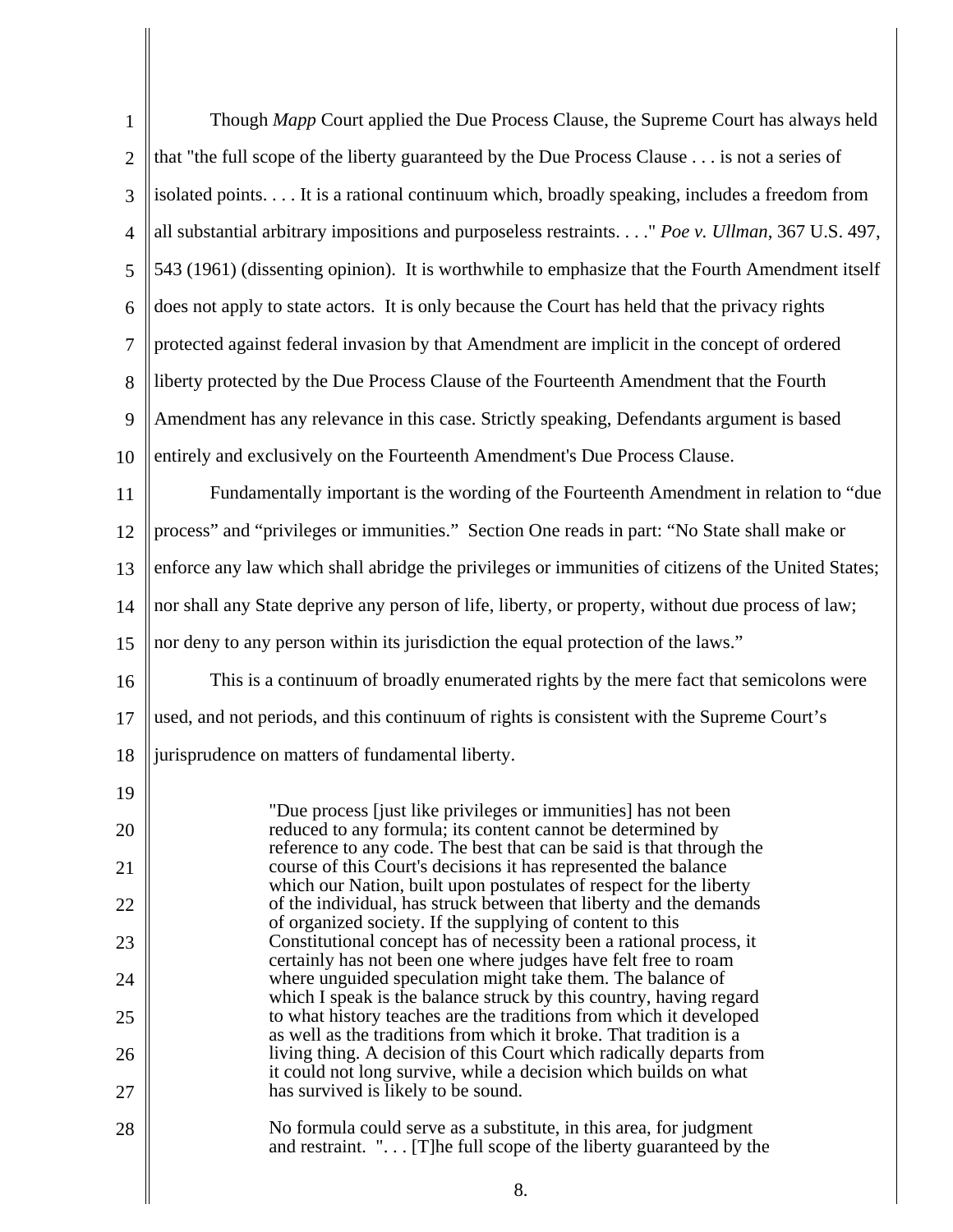| $\mathbf{1}$   | Due Process Clause cannot be found in or limited by the precise                                                                          |
|----------------|------------------------------------------------------------------------------------------------------------------------------------------|
| $\overline{2}$ | terms of the specific guarantees elsewhere provided in the<br>Constitution. This 'liberty' is not a series of isolated points pricked    |
| 3              | out in terms of the taking of property; the freedom of speech,<br>press, and religion; the right to keep and bear arms; the freedom      |
| 4              | from unreasonable searches and seizures; and so on. It is a rational<br>continuum which, broadly speaking, includes a freedom from all   |
| 5              | substantial arbitrary impositions and purposeless restraints,<br>and which also recognizes, what a reasonable and sensitive              |
| 6              | judgment must, that certain interests require particularly careful<br>scrutiny of the state needs asserted to justify their abridgment." |
| 7              | Poe v. Ullman, supra, at 542-543 (dissenting opinion). [emphasis<br>added]                                                               |
| 8              | Moore v. East Cleveland, 431 U.S. 494, 501-2 (1977); see also, Roe v. Wade, 410 U.S.                                                     |
| 9              | 113, 169 (1973).                                                                                                                         |
| 10             | At least three generations of law students and constitutional lawyers have understood that                                               |
| 11             | the Slaughter-House Cases, 83 U.S. 36 (1873)(5-4), and United States v. Cruikshank, 92 U.S.                                              |
| 12             | 542 (1876), were not well considered. Many of the Justices of that era chose to disregard the                                            |
| 13             | historical circumstances, legislative debates, and plain purposes of the Fourteenth Amendment                                            |
| 14             | and related legislation. Justice Black has leveled that specific criticism against them:                                                 |
| 15             | "[P] revious decisions of this Court  however, had not appraised the historical evidence                                                 |
| 16             | on that subject." Adamson v. California, 332 U.S. 46, 74 (1947) (separate opinion).                                                      |
| 17             | It is no coincidence that <i>Slaughter-House</i> in the U.S. Reports is followed immediately by                                          |
| 18             | <i>Bradwell v. The State, 83 U.S. 130 (1873), another legacy of the then judicial disregard for the</i>                                  |
| 19             | Fourteenth Amendment and individual rights. Adherence to Slaughter-House and Cruikshank                                                  |
| 20             | can only provoke continued solid criticism and frustration with the system of justice. The                                               |
| 21             | evidence of past error is too strong and widely known.                                                                                   |
| 22             | Justice Noah Swayne observed in Slaughter-House that the majority turned "what was                                                       |
| 23             | meant for bread into a stone." 83 U.S. at 129. One need not be a constitutional scholar to                                               |
| 24             | shudder at the reasoning and brutal reality of Slaughter-House and Cruikshank as they attempted                                          |
| 25             | to gutt the Fourteenth Amendment, leaving next to no protection for the lives and liberty of                                             |
| 26             | freedmen, freedwomen, and those who supported their cause.                                                                               |
| 27             | Cruikshank did so following the murderous "Colfax massacre" in Louisiana of freedmen.                                                    |
| 28             | Federal prosecutors charged Klansmen with conspiracy to prevent blacks from exercising civil                                             |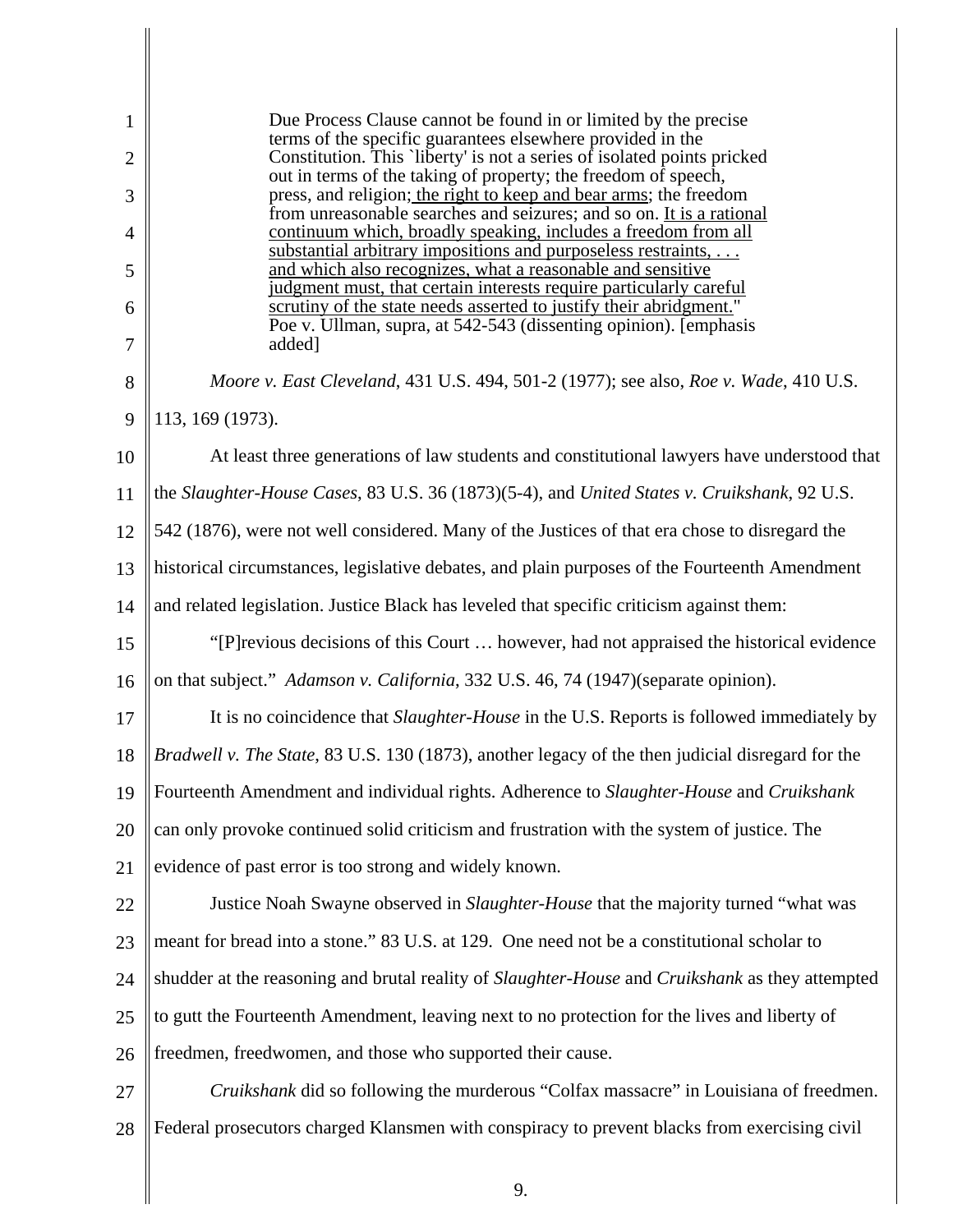| $\mathbf{1}$   | rights, including the rights to vote and to bear arms for community defense. The Cruikshank                                                                                               |  |  |
|----------------|-------------------------------------------------------------------------------------------------------------------------------------------------------------------------------------------|--|--|
| $\overline{2}$ | Court freed the Klansmen to ride again and again, with no reference to the massacre, without any                                                                                          |  |  |
| 3              | mention of the refusal of Louisiana to enforce its laws, or the complicity of state and local                                                                                             |  |  |
| $\overline{4}$ | officials in the massacre. The Colfax incident today fits the pattern of a mass crime against                                                                                             |  |  |
| 5              | humanity, of the kind perpetrated by past despotic regimes in Germany, Iraq, and Bosnia.                                                                                                  |  |  |
| 6              | Slaughterhouse and Cruikshank may be precedent on the books, but they are not entitled                                                                                                    |  |  |
| 7              | to controlling recognition any more than <i>Bradwell</i> or <i>Plessy</i> . The Courts today have far better                                                                              |  |  |
| 8              | insights and knowledge of the documented events leading up to the Fourteenth Amendment.                                                                                                   |  |  |
| 9              | As historian Flack noted, "the decisions in the above cases have given to the Fourteenth                                                                                                  |  |  |
| 10             | Amendment a meaning quite different from that which many of those who participated in its                                                                                                 |  |  |
| 11             | drafting and ratification intended it to have." Flack, The Adoption of the Fourteenth Amendment                                                                                           |  |  |
| 12             | 7 (Johns Hopkins 1908).                                                                                                                                                                   |  |  |
| 13             | Professor Antieau is even more blunt about the <i>Slaughter-House</i> majority opinion:                                                                                                   |  |  |
| 14             | Of the outrageous decision, a contemporary scholar wrote: 'Ninety-nine out of<br>every hundred educated men, upon reading this (Privileges and Immunities)                                |  |  |
| 15<br>16       | section over, would at first say that it forbade a state to make or enforce a law<br>which abridged any Privilege or Immunity whatever of one who was a citizen of<br>the United States.' |  |  |
| 17             | Antieau, The Intended Significance of the Fourteenth Amendment (Wm. Hein, Buffalo,                                                                                                        |  |  |
| 18             | N.Y. 1997), citing Royall, The Fourteenth Amendment: The Slaughter House Cases, 4 So. L.                                                                                                  |  |  |
| 19             | Rev. (N.S.) 558, 563 (1879). All of the authorities from varying venues cited in United States v.                                                                                         |  |  |
| 20             | Emerson, 270 F.3d 203 (5th Cir. 2001), cert. denied, 536 U.S. 907 (2002), Silveira v. Lockyer,                                                                                            |  |  |
| 21             | 328 F.3d 567 (9th Cir. 2003) and <i>Nordyke v. King</i> , 364 F.3d 1025 (9th 2004) agree, and explain                                                                                     |  |  |
| 22             | themselves well, as do Story, Blackstone, Rawle, and many others.                                                                                                                         |  |  |
| 23             | Akhil Reed Amar of Yale writes:                                                                                                                                                           |  |  |
| 24             | [T] he framers of the Fourteenth Amendment strongly believed in                                                                                                                           |  |  |
| 25             | an individual's right to own and keep guns for self-protection.<br>Blacks and Unionists down South could not always count on the                                                          |  |  |
| 26             | local police to keep white night-riders at bay. When guns were<br>outlawed, only Klansmen would have guns. Thus, the                                                                      |  |  |
| 27             | Reconstruction Congress made quite clear that a right to keep a<br>gun at home for self-protection was indeed a constitutional right --                                                   |  |  |
| 28             | a true 'privilege' or 'immunity' of citizens.                                                                                                                                             |  |  |
|                | The post-Civil War Freedmen's Bureau Act attempted to protect newly freed men in their                                                                                                    |  |  |
|                | 10.                                                                                                                                                                                       |  |  |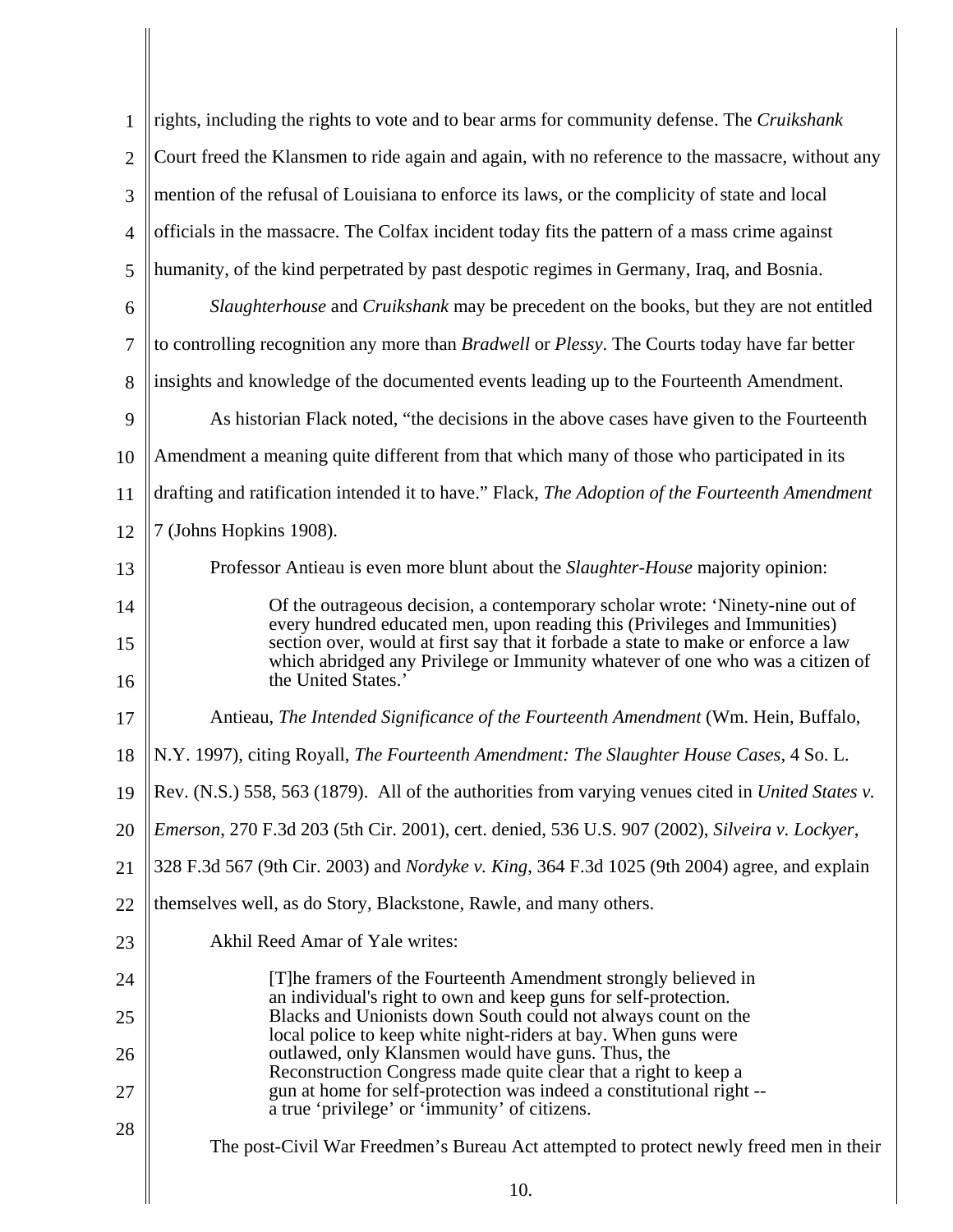| $\mathbf{1}$   | personal "constitutional right to bear arms." 14 Stat. 173, 176 (1866). That Act of Congress has                                                                                                                                             |  |  |  |
|----------------|----------------------------------------------------------------------------------------------------------------------------------------------------------------------------------------------------------------------------------------------|--|--|--|
| $\overline{2}$ | enormous significance for interpreting the Fourteenth Amendment as protecting the right to arms                                                                                                                                              |  |  |  |
| 3              | for family and community defense against official and Klan violence, or contemporary gangs.                                                                                                                                                  |  |  |  |
| $\overline{4}$ | The same Congress drafted and passed both overwhelmingly.                                                                                                                                                                                    |  |  |  |
| 5              | The <i>Cruikshank</i> Court, however, restored the Klan and supporting reactionary                                                                                                                                                           |  |  |  |
| 6              | officialdom to power. The Supreme Court has never undone that wrong. The evil of the Klan                                                                                                                                                    |  |  |  |
| 7              | persists today, as we were recently reminded in <i>Virginia v. Black</i> , 538 U.S. 343 (2003):                                                                                                                                              |  |  |  |
| 8              | [A]cts of violence included bombings, beatings, shootings,<br>stabbings, and mutilations.  Members of the Klan burned                                                                                                                        |  |  |  |
| 9              | crosses on the lawns of those associated with the civil rights<br>movement, assaulted the Freedom Riders, bombed churches, and<br>murdered blacks as well as whites whom the Klan viewed as<br>sympathetic toward the civil rights movement. |  |  |  |
| 10             |                                                                                                                                                                                                                                              |  |  |  |
| 11             | <i>Id.</i> at 355.                                                                                                                                                                                                                           |  |  |  |
| 12             | State and local lawmen all too often have been supportive of the Klan with pervasive state                                                                                                                                                   |  |  |  |
| 13             | inaction: refusal to provide protection, refusal to prosecute, tacit cooperation, and obstruction of                                                                                                                                         |  |  |  |
| 14             | justice at every level.                                                                                                                                                                                                                      |  |  |  |
| 15             | The disarmament of blacks via the Black Codes and oppressive state gun control                                                                                                                                                               |  |  |  |
| 16             | legislation left the power of firearms in the hands of the Klan, gangs, and looters. The Fourteenth                                                                                                                                          |  |  |  |
| 17             | Amendment was intended in part to redress that imbalance and provide means of self defense to                                                                                                                                                |  |  |  |
| 18             | law abiding citizens, black and white. Again, a single handgun would mean the difference                                                                                                                                                     |  |  |  |
| 19<br>20       | between life or death from an assault by a truckload of Klansmen.                                                                                                                                                                            |  |  |  |
| 21             | <b>CONCLUSION</b>                                                                                                                                                                                                                            |  |  |  |
| 22             | Plaintiffs have clearly established a triable issue of fact in that CCW are issued arbitrarily,                                                                                                                                              |  |  |  |
| 23             | and the only common denominator as to who gets one is those who pay money to the Sheriff for                                                                                                                                                 |  |  |  |
| 24             | political reasons. Defendants motion must be denied.                                                                                                                                                                                         |  |  |  |
| 25             | If this Court is not persuaded, to accept Plaintiffs proposition in the Fifth Cause of Action                                                                                                                                                |  |  |  |
| 26             | (i.e. that the 14 <sup>th</sup> Amendment's Privileges or Immunities Clause confers an individual right to                                                                                                                                   |  |  |  |
| 27             | keep and bear arms), Plaintiffs then urge this Court to certify for interlocutory appeal this Court's                                                                                                                                        |  |  |  |
| 28             | ruling on that single issue only ---- a ruling that nobody could not imagine will be open to serious                                                                                                                                         |  |  |  |
|                | question -- as well as in these circumstances, and by the standards that govern here, the more                                                                                                                                               |  |  |  |
|                | 11.                                                                                                                                                                                                                                          |  |  |  |